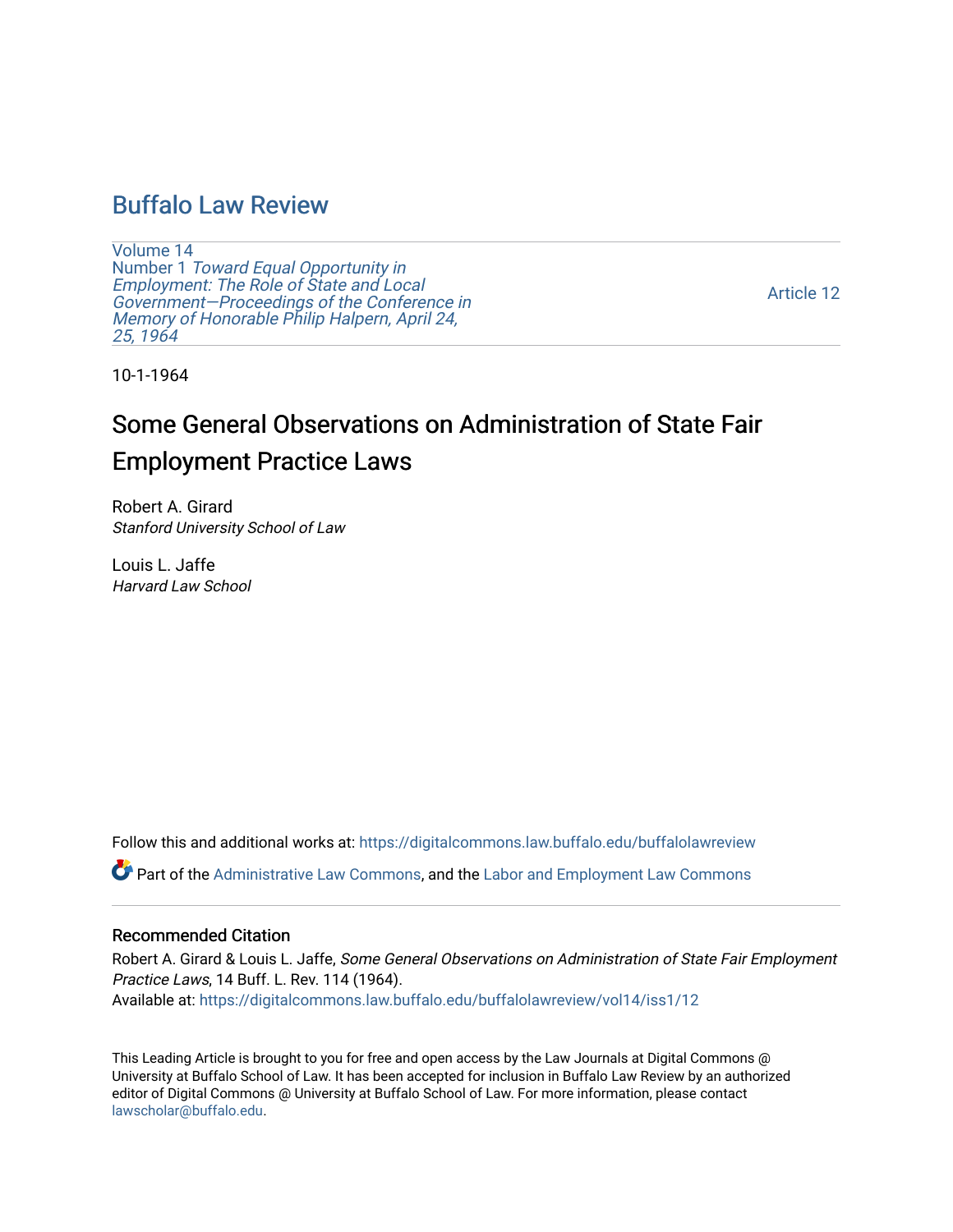#### **SOME GENERAL** OBSERVATIONS **ON** ADMINISTRATION OF STATE FAIR EMPLOYMENT PRACTICE LAWS

#### ROBERT A. GIRARD\* Louis L. **JAFFE\*\***

WF think it is time for major changes in the administration of commission enforced fair employment laws. These laws were born in an atmosphere charged with uncertainty, fear and hostility. Many thought they were doomed to ineffectuality, that they were likely to aggravate racial problems, indeed that their constitutionality was doubtful. Therefore, it was natural for the commissions established to enforce the laws to proceed cautiously and discreetly, and, for the most part, to take the position that their principal role, apart from general educational efforts, was to resolve specific complaints formally presented to them **by** persuasion and conciliation, causing as little antagonism on the part of respondents as possible. In large measure these attitudes continue to dominate the commissions.

Now, however, we think there is a substantial consensus in jurisdictions which have adopted fair employment laws that discrimination in employment because of race or religion is wrong, and that it is proper for government to condemn such discrimination and to take moderately strong measures towards its elimination. The fair employment laws in these jurisdictions seem wellestablished; the opposition, the concern, the scepticism that surrounded them has substantially dissolved. For this, we owe much to the restrained, responsible performance of the commissions. At the same time, **by** their educational programs, their enforcement activities, their existence generally, they have produced important gains in economic opportunities for minorities. These substantial commission accomplishments should neither be overlooked nor belittled. Nevertheless, it seems clear that much employment discrimination remains and that in many areas the commissions and the law have hardly scratched the surface. This, at a time when it is important that we progress rapidly in improving the economic situation of Negroes and other minority groups.

o

We believe that the commissions should assume a much more active and significant part in this effort--that they should diligently seek out important discrimination and make well-planned, imaginative, forceful efforts to eliminate or ameliorate it on a plant-wide, organization-wide, even industry-wide basis. It is no longer adequate for them to proceed wholly, or even principally, on the basis of complaints filed **by** private parties. Within the framework of flexible, general plans designed to make most effective use of their resources, the commissions should systematically initiate their own inquiries, negotiations and complaints where they have reason to believe significant discrimination

<sup>\*</sup>Associate Professor of Law, Stanford University School of Law.

<sup>\*\*</sup> Byrne Professor of Administrative Law, Harvard Law School.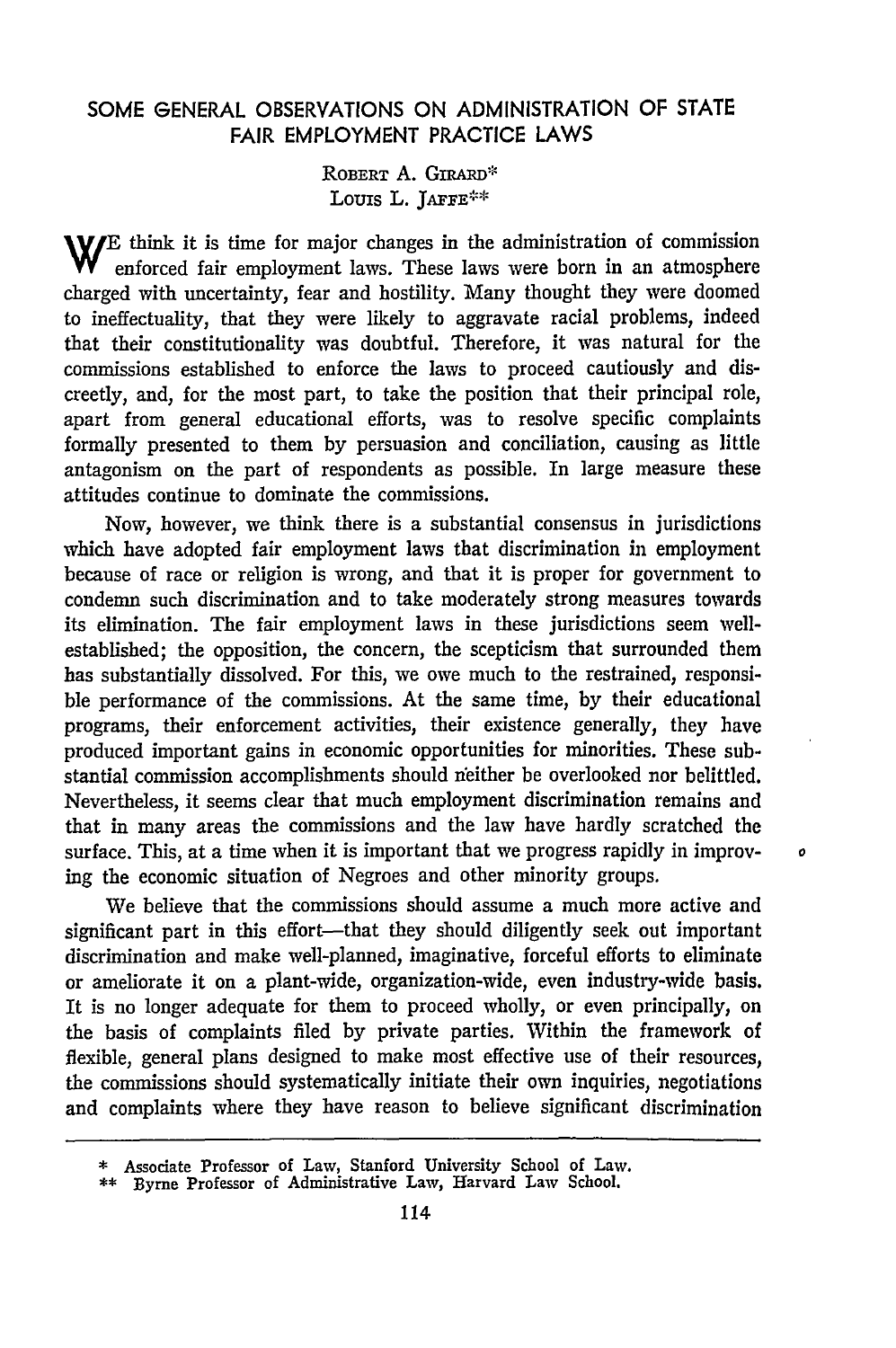is being practiced. In jurisdictions where commissions lack power to initiate these various proceedings, legislatures should not only give them authority, but, in view of past experience, direct them to exercise it. We realize, of course, that there are dangers and disadvantages in these proposals but are convinced they would be greatly outweighed by the benefits which would result.

From the beginning the number and quality of complaints received by the commissions has been disappointingly low. Failures by commissions, as well as by civil rights organizations, are responsible in substantial measure. For the most part, however, this dearth seems inherent in the plight of minority groups, the law's inevitable delays and burdens, and the inability of the commissions fully to protect complainants. True, the number of complaints has 'increased recently. Nevertheless, the impression remains that the number is small compared with unlawful discrimination and, more important, that the complaints continue to come before the commissions in haphazard and fragmentary patterns. The number of complaints undoubtedly could be increased (e.g., by faster, more adequate relief for aggrieved parties, by more extensive and forceful publicity about commission action, by dispersal and relocation of commission offices), but even if the number could be multiplied several fold, this does not seem the best approach. Complaints would still not present any systematic, comprehensive pattern, let alone fit a thoughtful, well-integrated prearranged program for commission action, which we regard as a vital reform. They would still frequently involve dissipation of commission resources on unrelated, relatively insignificant, less tractable aspects of discrimination.

Even under an approach based on private complaints, of course, commissions frequently should attempt to eliminate all discriminatory practices of respondents, although the discrimination charged has no relation to the discrimination found. Existing statutes apparently confer this power despite its seeming inconsistency with lack of power to initiate complaints. Some commissions appear to do little more, however, than adjust the well-founded grievances of particular complainants, and then only if they persist to the end in their demand for relief. Action on this basis seems plainly inadequate-an indefensible frittering away of the commissions' resources and potentialities, like trying to drain a swamp with a teaspoon.

In undertaking a much more spontaneous and affirmative role against discriminatory practices it appears that commissions can rely, to a large degree, on informal, noncomplaint inquiries and persuasion, taking advantage of the greater flexibility this involves. The pressures and influence which the commissions can exert in this fashion frequently will secure substantial compliance with the law. (Here we have in mind unfavorable publicity, difficulties with other government agencies, problems with civil rights groups, possible commission resort to complaint and enforcement procedure, as well as appeals to the conscience, the sense of social responsibility, the publicly proclaimed principles of those who control economic opportunities.) Today, much of the vital dis-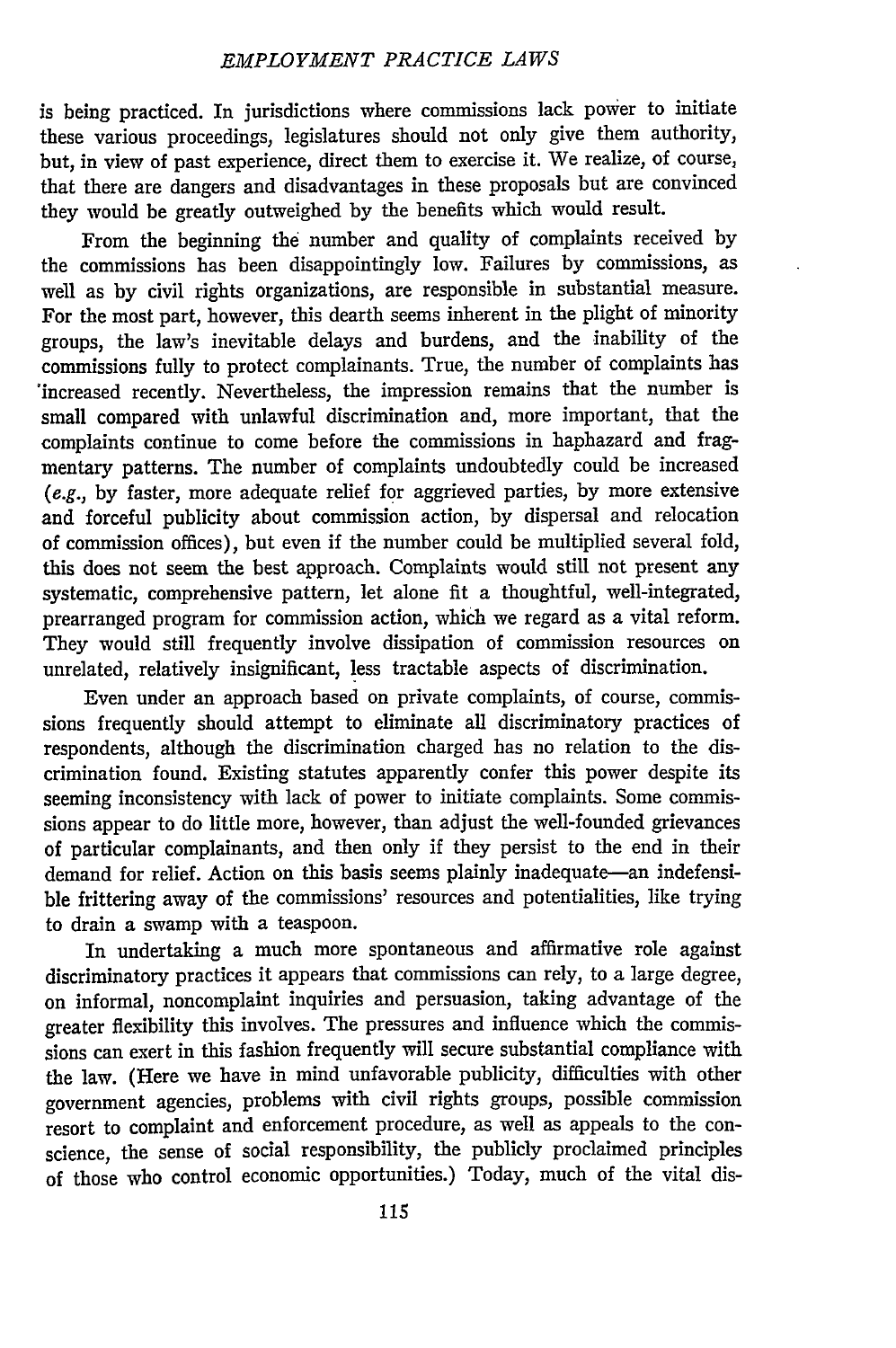#### *BUFFALO LAW REVIEW*

crimination in connection with *employment opportunities* seems not to be rooted deeply in powerful psychological or emotional needs or in vital economic selfinterests, but rather is primarily a- matter of ignorance, of habit, of vague concern about the reaction of employees or customers, which can be overcome with a skillful blend of education, persuasion and subtle pressure. Even the mere presentation of relevant facts about minority persons can have potent effect. Of course there may be some resistance by lower echelon management people, by employees and others, particularly as discrimination shrinks toward the hard core, which can only be countered by more severe means.

In handling investigations and complaints which disclose unlawful discriminatory practices, commissions generally should seek comprehensive and definite commitments from violators, including formulation of detailed per-' sonnel programs which are effectively communicated to responsible officials throughout their organizations. Furthermore, perceptive compliance reviews should be made until the commission is fully satisfied that the respondent observes and will continue to observe both the letter and spirit of its requirements. To this end violators should be directed generally to submit compliance reports and to keep adequate records available to commission inspection. Apparently a number of commissions, at present, do not make any substantial effort to check on compliance with conciliation agreements. This is thoroughly unsatisfactory and undoubtedly deprives the commission's efforts of much of their possible effect.

In addition to these basic measures, we believe commissions now can properly be expected to go beyond discrimination in attempting to make economic opportunities available to minorities, to accept broader responsibility for better racial balance in the labor force. In large part the absence of minorities in certain employment classifications cannot be attributed to present discrimination, but to narrow recruitment policies and to minority ignorance or lack of qualification. Commissions should strive to induce those controlling job opportunities to broaden their sources of recruitment, to abandon frequent unnecessary tests and requirements *(e.g.,* high school diplomas, which many Negroes do not have, for every employee), to provide special training programs to increase the number of qualified minority applicants. Furthermore, we think commissions should cooperate with public and private employment services, guidance counselors, civil rights organizations and others by seeing that they receive information about openings gained by commission efforts, and by encouraging and assisting them in whatever way practical to induce minority persons to prepare themselves and to seek these opportunities.

Frequently there are accounts of desirable jobs available to Negroes which go begging because qualified and interested Negroes do not present themselves. In addition to lack of knowledge, a significant barrier here is the Negro attitude that it is pointless to try for many jobs traditionally closed to their race, often accompanied by ignorance of antidiscrimination laws or belief that enforcement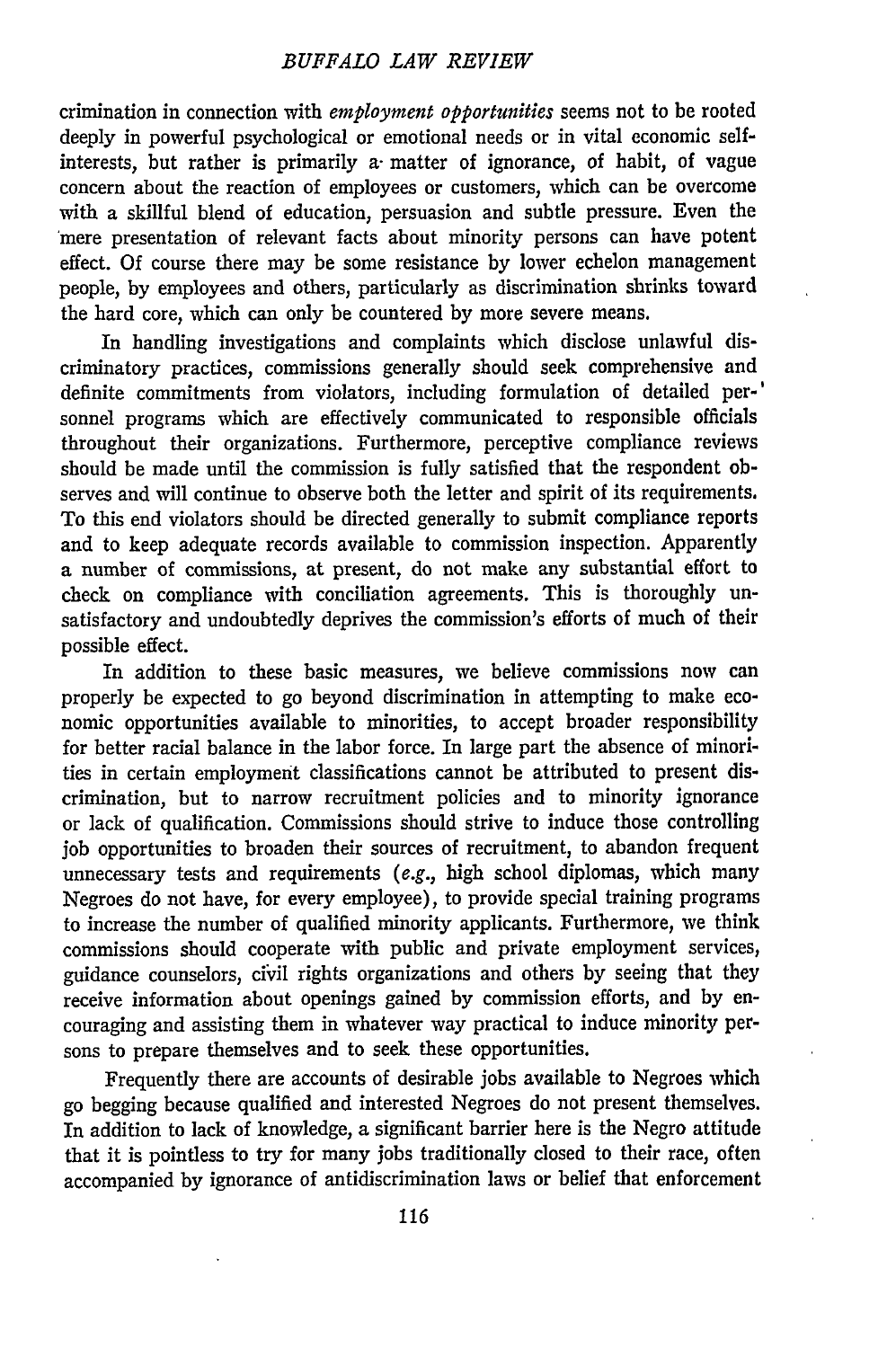#### *EMPLOYMENT PRACTICE LAWS*

bodies are ineffectual and perhaps indifferent to protection of Negro interests. To inform possible minority applicants, to encourage them to prepare and to apply, commission activities ought to be publicized more extensively and forcefully, particularly through popular media likely to reach substantial numbers of minority persons. This is particularly true with respect to the nature and significance of conciliation agreements and the products of informal negotiations, since virtually all of the commissions' impact has been and will continue to be at these levels. This publicity should stimulate complaints, particularly in the areas involved, and these complaints in turn should facilitate commission programs. On the other hand, much of the general educational work which commissions have long emphasized now seems relatively unproductive and should be given low priority so far as commission resources are concerned.

The changes suggested in commission administration of the fair employment practice laws call for large increases in present inadequate commission appropriations and in the size of their staffs. However, an increase of three or four hundred per cent would still leave the cost below ten cents per capita in most jurisdictions-a small price for the unique and vital, even though limited, functions the commissions can perform in dealing with what has been aptly described as our "Negro economic crisis." Of course legislatures may refuse to appropriate such amounts-though their resistance might be less than anticipated if presented, with effective and comprehensive commission plans. To the degree that commissions must proceed with less than optimum appropriations, thoughtful advance planning to obtain maximum effect from commission resources rather than *ad hoc* reaction to whatever results from private complaints becomes more vital. Related here is our concern whether commissions have been spread too thin by being assigned responsibility for discrimination in public accommodations and private education, as well as discrimination on such diverse grounds as age, sex and military status, thus contributing to the fragmentary and superficial aspects of their performance.

Finally, with respect to commission personnel there seems to be great need for a substantial infusion of new blood, of new outlook, to accomplish what we regard as more constructive administration of the laws. Every effort should be made to appoint dedicated, imaginative, first-rate persons to commission positions, particularly as the responsibility and discretion of the commissions increase, if the laws are to have maximum beneficial effect.

We turn now to several special problems as to formal commission powers and organization. We believe the determining consideration in the solution of these problems will be the point that we have made above; namely, that the basic commission tool will be persuasion and negotiation rather than adjudication. Accordingly, the precise forms of adjudication are not highly significant. What is significant is that the commissions do have some effective enforcing powers or that there be such powers they can invoke.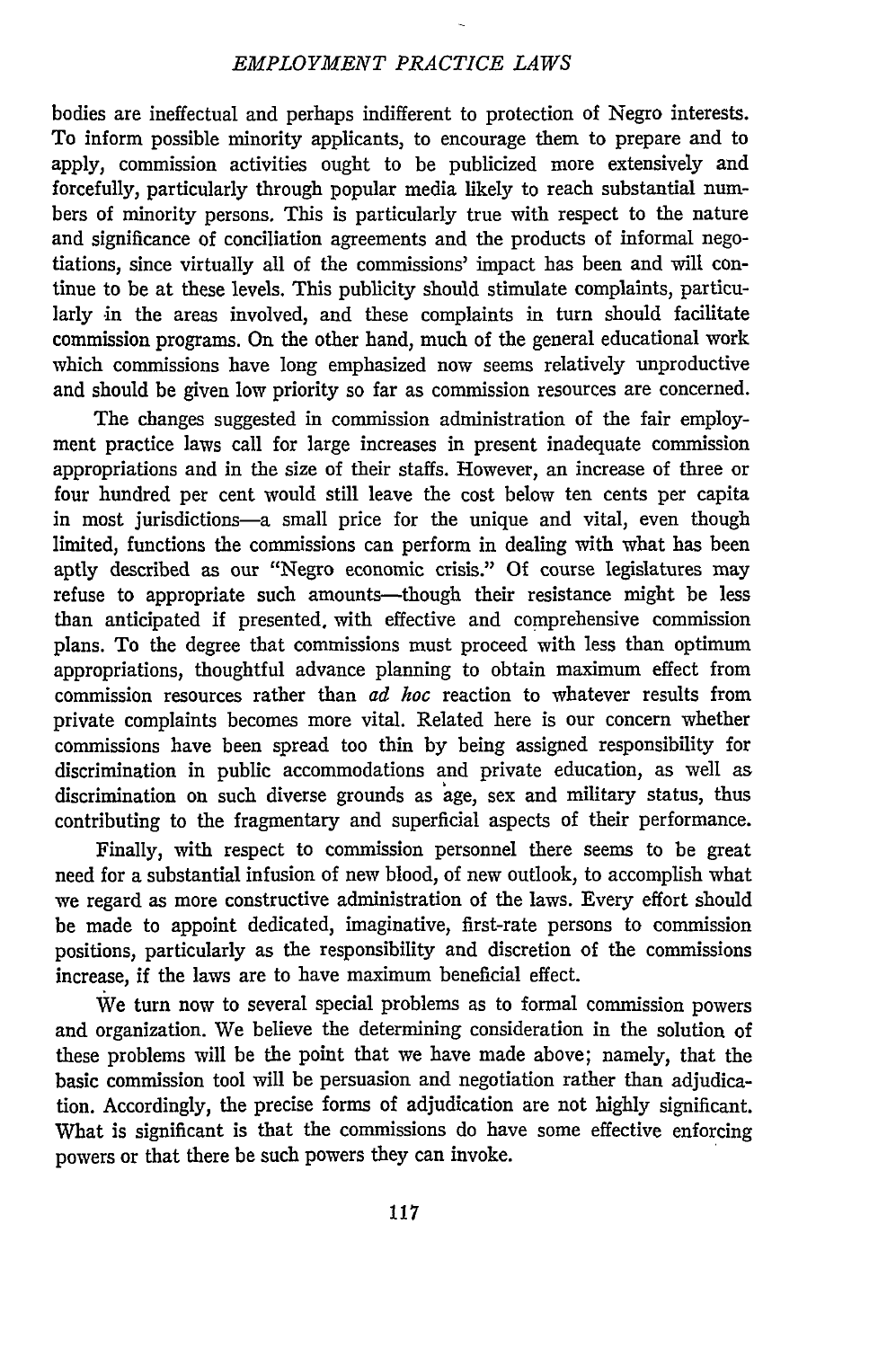#### *Probable Cause*

There is considerable controversy concerning the requirement that commissions find probable cause of unlawful discrimination as a condition for exercise of their enforcement powers. Civil rights organizations, for example, have demanded more elaborate and precise definitions as to this requirement, arguing that their activities in support of the law and their appraisal of commission determinations are handicapped by present uncertainty. Putting to one side the great difficulty in formulating more precise standards, we do not believe, however, that implementation of the laws, by civil rights organizations or otherwise, has been retarded materially by indefiniteness in the probable cause concept. As a matter of fact, indefiniteness has a positive aspect to the extent that it gives commissions more flexibility and control over their activities. What critics really want seems not so much greater definiteness or elaboration as relaxation of the requirement as it has been applied by commissions. There appears to be considerable justification for this demand. From commission dismissal of about one-half of the complaints filed with them for lack of probable cause and from other evidence, one gets the strong impression that commissions have required too rigorous a showing of discrimination. Standards for applying the law here certainly should not be as strict, for example, as those used in the criminal law. This is particularly true when the focus of agency action is shifted from specific instances .of discrimination to improvement of industry or area hiring and job practices generally.

#### *Combination of Investigating, Initiating, Conciliating and Judging Functions*

The combination of initiating and/or conciliating and judging functions and the combination of conciliation and judging functions are in certain situations highly controversial. Generally speaking, our tradition is against combining the functions of prosecution and adjudication in the same officers or organization. One who prosecutes a claim is apt to look at evidence with an eye to confirm his prosecutory intention. A somewhat different question is raised by the combination of conciliation and arbitral or adjudicatory functions; and there is a great deal of dispute, especially in the world of labor arbitration, whether the two functions should be combined. An arbitrator who has attempted to conciliate may learn certain things or may acquire certain attitudes toward one or the other party which, when he becomes a judge, distort his application of the law to the facts. Nevertheless, the values of combining prosecutory and adjudicatory functions have sometimes (as, for instance, with the National Labor Relations Board and Federal Trade Commission) been thought to outweigh its disadvantages, though even here the law has in recent times been modified significantly. The Labor Board now has a prosecuting arm distinct from the members of the Board, and the Administrative Procedure Act has provisions which attempt to mitigate the disadvantages of combination. Thus there must be an independent trial examiner who is re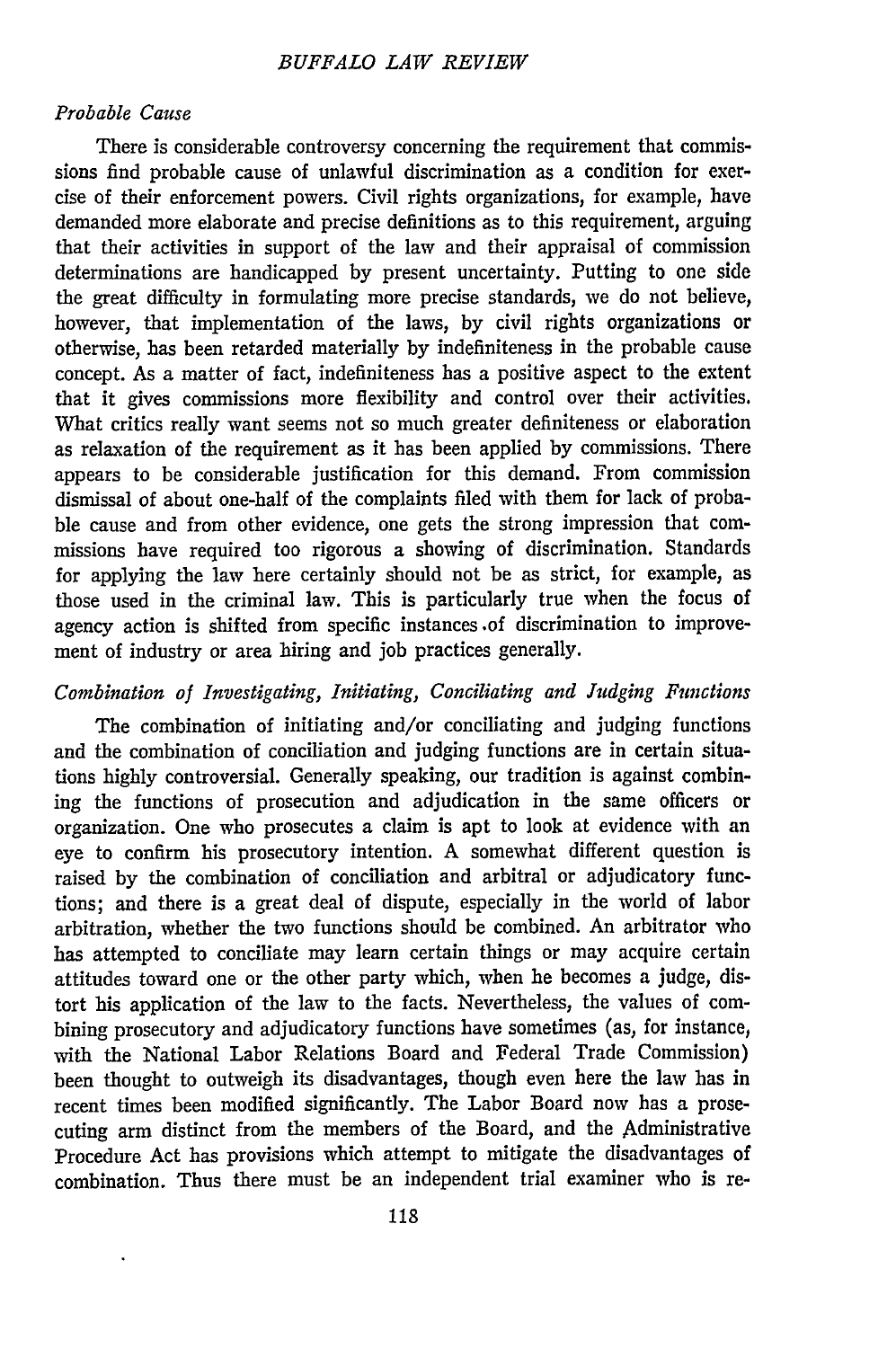quired to conduct a hearing and make a report, and the Board itself in making its decision must not consult with the prosecutory staff.

However, the problem is much less significant in our situation. We base this statement once more on our basic premise that conciliation rather than adjudication will be at least for some time the chief reliance. Obviously this consideration cuts both ways. It makes it of less significance than in Labor Board cases (for example) that functions are combined. But also it makes it less important from the point of view of enforcement that the agency have the power both to prosecute and judge. Insofar as experience were to show that the combination of functions creates resistance or provides a basis for criticism, probably not much would be lost by providing some form of independent adjudication. It might be as in the case in Minnesota, a panel of hearing officers from which choice may, be made. Such hearing officers might have the power of final decision or might, as under the Administrative Procedure Act, be limited to intermediate decision with ultimate authority in the agency. One question concerning the use of *ad hoc* hearing officers is whether they will be sufficiently aware of developments and concepts in the field. That depends on whether the questions are of a technical character and whether the ideas are those of the society at large and as such known to the intelligent layman. Because it is hoped that these laws rest on an enlightened public opinion and an acceptance of the basic premises of our society, there may be certain advantage in using *ad hoc* lay hearing officers.

 $\pmb{\sigma}$ 

### *Rights of Aggrieved Persons*

There is a question whether aggrieved persons should have the right to compel the agency to investigate, conciliate and adjudicate and whether such a right should be reinforced by judicial review. In systems in which adjudication proceeds on the basis of a formal complaint filed by an aggrieved person, the assumption may be that the agency must adjudicate the case and that its duty to do so can be enforced by judicial procedure. Under the procedure of the Labor Board and Trade Commission the issuance of a complaint is in control of the agency, and the refusal to investigate or issue a complaint cannot be questioned in the courts, though there may be an exception if the refusal is based on the premise that the agency does not have jurisdiction. This procedure is justified on the ground that the agency should have the power to control the deployment of its limited resources of men and energy. It does place an enormous power in the hands of an agency, and where there are no alternatives opened to an aggrieved person, it is a questionable policy. One alternative is to allow the aggrieved person to bring an action in court either at his option or if the agency refuses to act.

The solution that we would tentatively suggest is that the agency's refusal to proceed should not be subject to judicial control but that the aggrieved person should have a right to proceed on his own in court if the